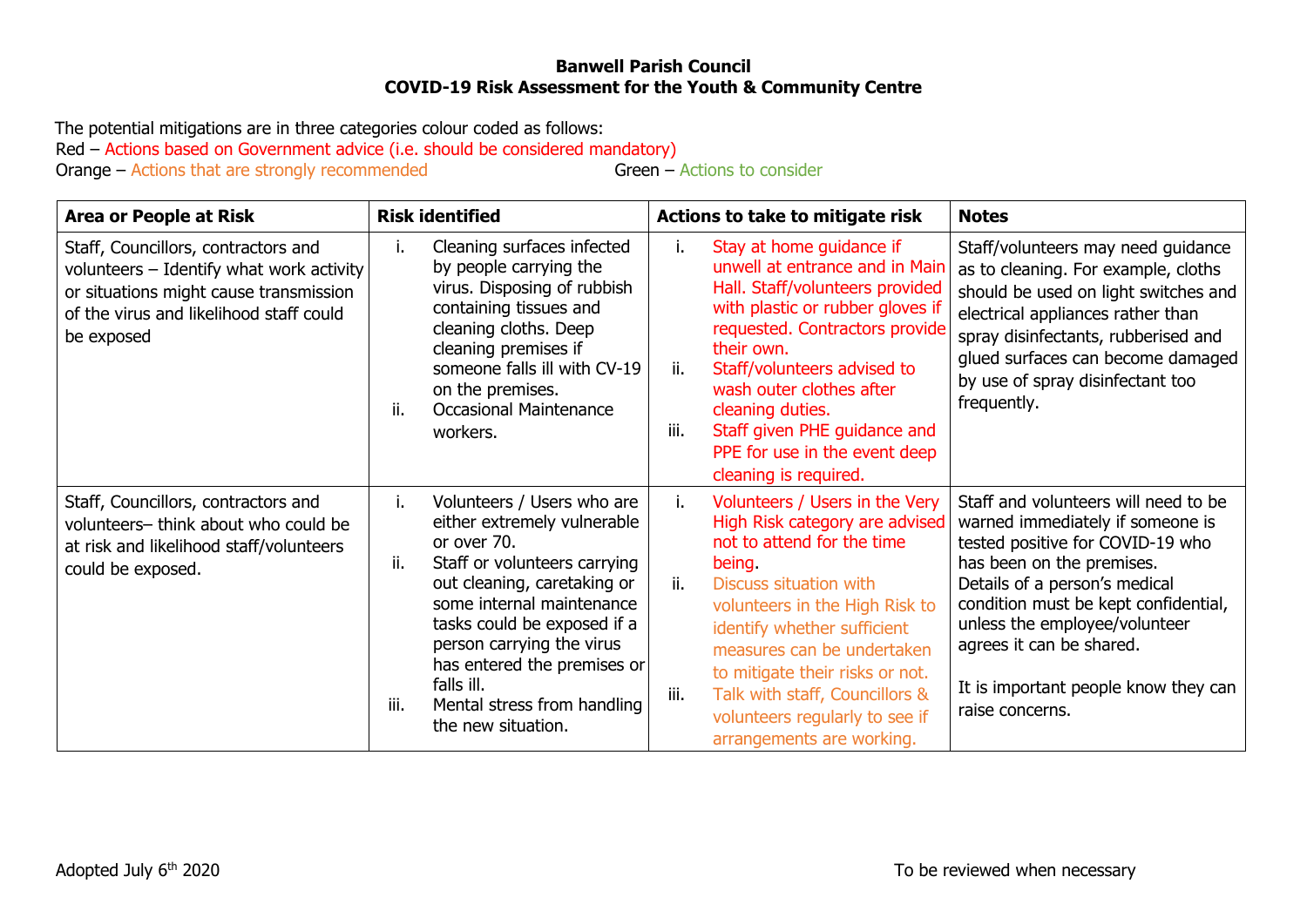| Car Park/paths/exterior areas | i.<br>ii.                | Social distancing is not<br>observed as people<br>congregate before entering<br>premises. Parking area is<br>too congested to allow<br>social distancing.<br>People drop tissues.                                   | i.<br>ii.                | Mark out 2metre waiting area<br>outside all potential entrances<br>with tape to encourage care<br>when queueing to enter.<br>Cleaner asked to check area<br>outside doors for rubbish<br>which might be contaminated,<br>e.g. tissues. Wear plastic<br>gloves and remove.                                                                                                                                                            | Transitory lapses in social distancing<br>in outside areas are less risky, the<br>main risk is likely to be where people<br>congregate or for vulnerable people.<br>Ordinary litter collection<br>arrangements will remain in place.<br>Plastic gloves are provided.                                                                                 |
|-------------------------------|--------------------------|---------------------------------------------------------------------------------------------------------------------------------------------------------------------------------------------------------------------|--------------------------|--------------------------------------------------------------------------------------------------------------------------------------------------------------------------------------------------------------------------------------------------------------------------------------------------------------------------------------------------------------------------------------------------------------------------------------|------------------------------------------------------------------------------------------------------------------------------------------------------------------------------------------------------------------------------------------------------------------------------------------------------------------------------------------------------|
| Entrance porch/small hall/    | i.<br>ii.                | Possible "pinch points" and<br>busy areas where risk is<br>social distancing is not<br>observed in a confined<br>area.<br>Door handles, light<br>switches in frequent use.                                          | i.<br>ii.<br>iii.        | Identify "pinch points" and<br>busy areas. Consider marking<br>out 2 metre spacing in<br>entrance area. Create one-<br>way system and provide<br>signage.<br>Door handles and light<br>switches to be cleaned<br>regularly.<br>Hand sanitiser to be provided<br>at entrance.                                                                                                                                                         | Hand sanitiser needs to be checked<br>daily.<br>Provide more bins, in entrance hall,<br>each meeting room. Empty regularly.                                                                                                                                                                                                                          |
| Main Hall                     | i.<br>ii.<br>iii.<br>iv. | Door handles, light<br>switches, tables, chair<br>backs and arms.<br>Soft furnishings which<br>cannot be readily cleaned<br>between use.<br>Projection equipment.<br>Screen.<br>Social distancing to be<br>observed | i.<br>ii.<br>iii.<br>iv. | Door handles, light switches,<br>tables, chairs and other<br>equipment used to be cleaned<br>by hirers before use.<br>Cushioned chairs - ensure 48<br>hours between Users. Keep 6<br>in office for Council meetings.<br>All equipment used to be<br>cleaned by hirers before use.<br>Social distancing guidance to<br>be observed by hirers in<br>arranging their activities.<br>Hirers to be encouraged to<br>wash hands regularly. | Cushioned chairs Avoid anyone else<br>touching them unless wearing plastic<br>gloves<br>Consider removing window blinds in<br>offices any other items (e.g.<br>cushions) which are more difficult to<br>clean and likely to be touched by the<br>public.<br>Provide hand sanitiser in every room.<br>Posters to encourage 20 second-<br>hand washing |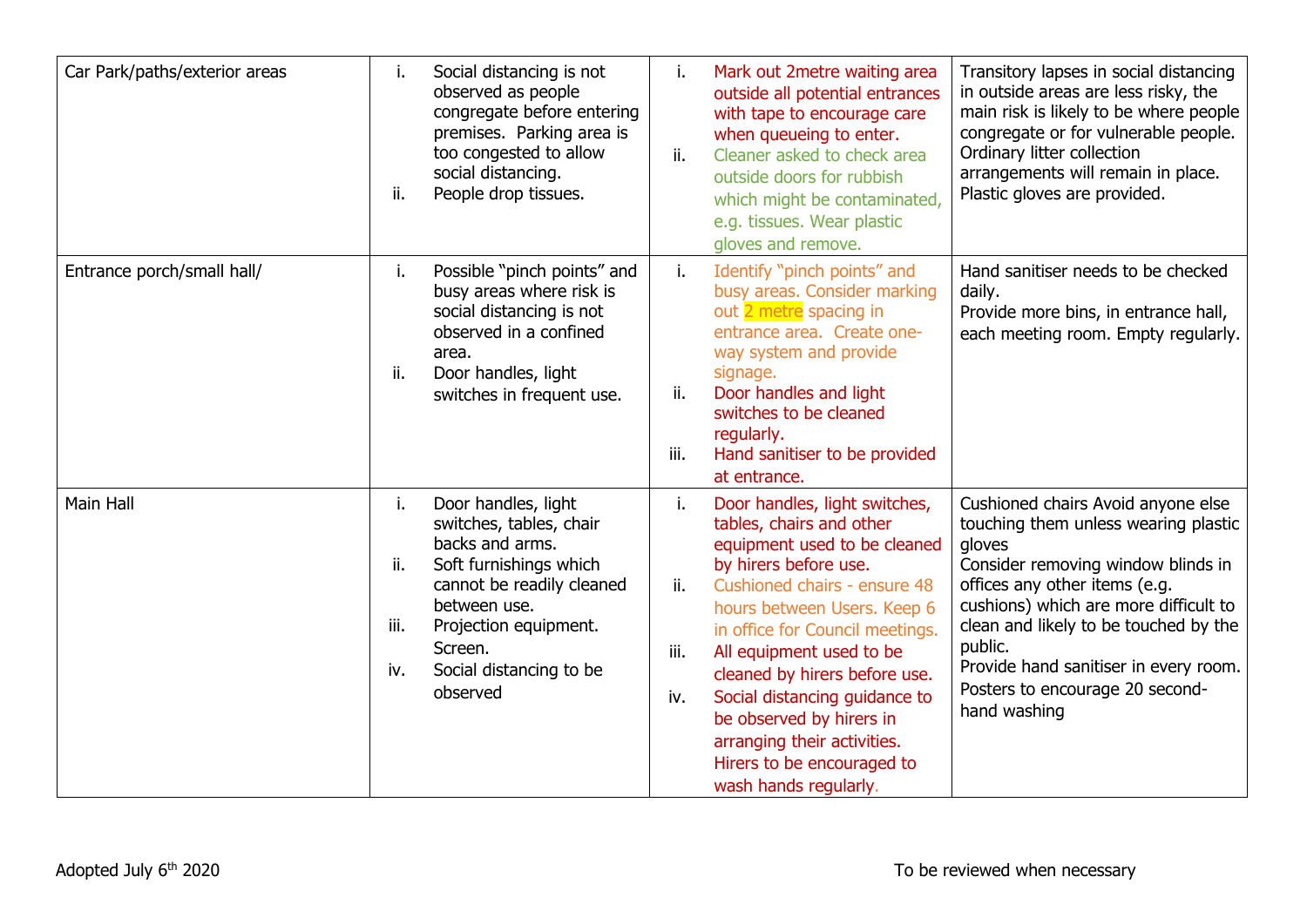| <b>Offices</b>                                                   | i.<br>ii.<br>iii.<br>iv. | Social distancing more<br>difficult in smaller areas<br>Door and window handles<br>& light switches<br>Tables, chair backs and<br>arms. Copier, laminator,<br>shredder.<br>Floors with carpet less<br>easily cleaned. | ii.<br>iii.<br>iv. | Recommend hirers hire larger<br>meeting spaces and avoid use<br>of small rooms, other than as<br>offices.<br>Surfaces and equipment to be<br>cleaned by hirers before use.<br>Wipe shared copier etc.<br>Rooms with carpeted floors<br>not hired where possible.                                                                                                                                | Ensure that only one group at a time<br>are hiring the YCC to avoid groups<br>using shared areas at the same time.                                                  |
|------------------------------------------------------------------|--------------------------|-----------------------------------------------------------------------------------------------------------------------------------------------------------------------------------------------------------------------|--------------------|-------------------------------------------------------------------------------------------------------------------------------------------------------------------------------------------------------------------------------------------------------------------------------------------------------------------------------------------------------------------------------------------------|---------------------------------------------------------------------------------------------------------------------------------------------------------------------|
| Kitchen                                                          | i.<br>ii.<br>iii.        | Social distancing more<br>difficult<br>Doors, handles, light<br>switches, working surfaces,<br>sinks, fridge/freezer, Kettle,<br>hot water boiler, Cooker &<br>Microwave<br>Crockery/cutlery                          | i.<br>ii.<br>iii.  | Hirers are asked to control<br>numbers using kitchen to<br>ensure social distancing,<br>especially for those over 70.<br>Hirers to clean all areas likely<br>to be used before use. Hand<br>sanitiser, soap & paper towels<br>to be provided<br>Hirers to put all crockery &<br>cutlery in the dishwasher at<br>the end of the hire and put it<br>on. Group to empty<br>dishwasher before hire. | Cleaning materials to be made<br>available under the sink - regularly<br>checked and re-stocked as<br>necessary.<br>Posters to encourage 20 second-<br>hand washing |
| Store cupboards (cleaner etc)<br>Cleaners cupboard / Boiler Room | i.                       | Social distancing not<br>possible door handles, light<br>switch                                                                                                                                                       | j.                 | Public access unlikely to be<br>required. Cleaner to decide<br>frequency of cleaning.                                                                                                                                                                                                                                                                                                           |                                                                                                                                                                     |
| Storage Rooms<br>(furniture/equipment)                           | i.                       | Social distancing more<br>difficult Door handles in<br>use. Equipment needing to<br>be moved not normally in<br>use                                                                                                   | j.                 | Decide whether hall cleaner<br>cleans or hirer to clean<br>equipment required before<br>use. Hirer to control accessing<br>and stowing equipment to<br>encourage social distancing.                                                                                                                                                                                                             | Consider whether rearrangement or<br>additional<br>trolleys will facilitate social<br>distancing.                                                                   |